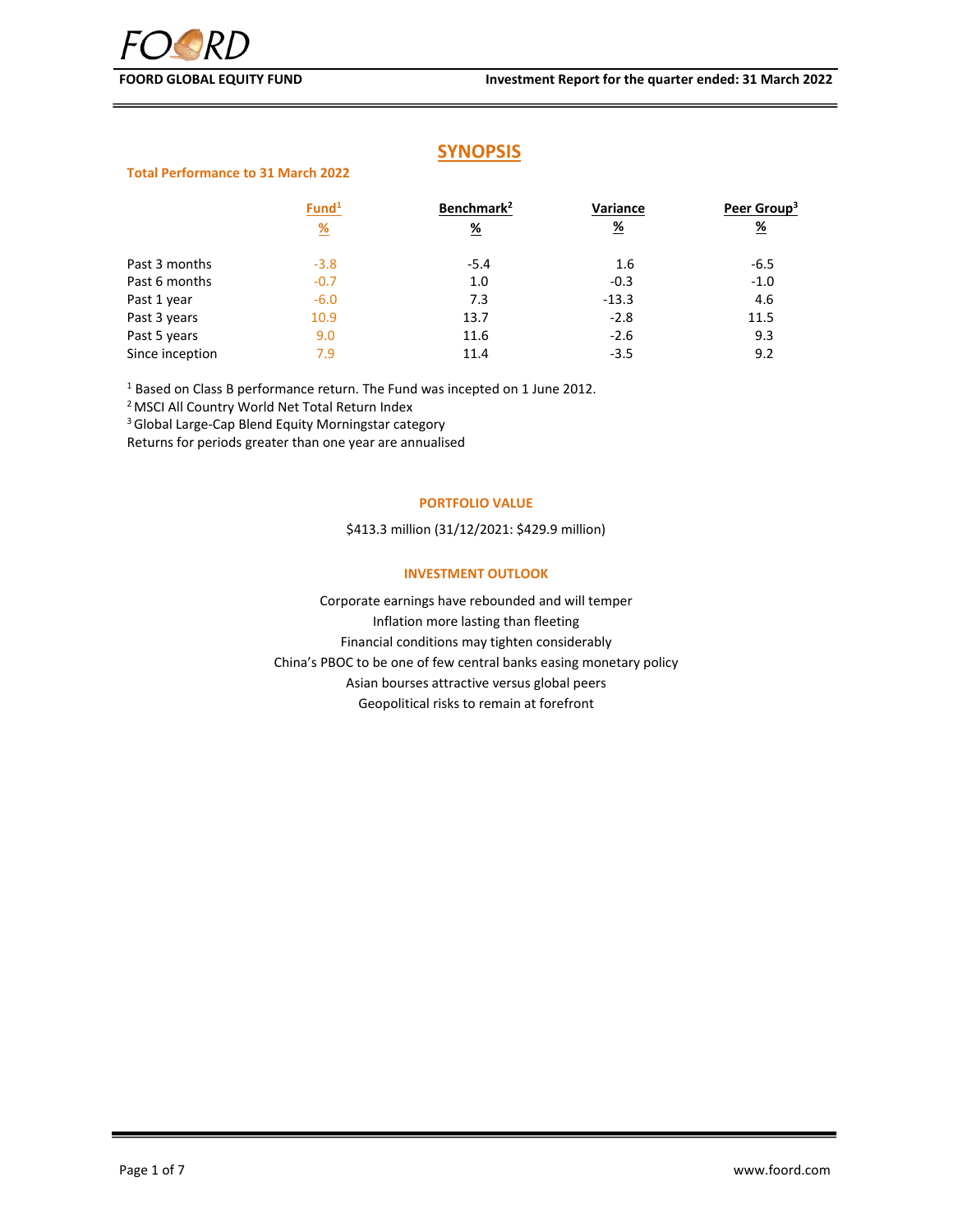# **MARKET BACKGROUND AND OUTLOOK**

- Developed market equities (‐5.2%) posted one of their more volatile quarters on record— the news cycle moving from the pandemic to Russia's invasion of Ukraine and the resultant effect on already‐elevated inflation, energy policy and interest rates
- US equities (‐5.3%) outperformed major global bourses US markets maintained their relative safe‐haven status during times of geopolitical conflict compared to markets are more impacted by the Russian invasion of Ukraine
- European equities (‐7.4%) fell sharply Eurozone consumer confidence posted its second largest drop on record as survey respondents noted high and persistent inflation as well as war concerns
- Emerging markets (‐7.0%) declined led by Russia (‐100%) after Russian equities were removed from most global indices at a zero value, and Chinese (-14.2%) bourses struggled amid macro weakness and its zero-COVID policy — Brazilian equities (+35.9%) rose on the back of surging commodity prices
- Developed market bond yields, including the US 10‐year, rose sharply on rising global inflation as the US Fed increased the federal funds rate by 25bps as expected — the FOMC signalled an accelerated pace to its balance sheet wind down and further interest rate increases
- Sector rotations were considerable during the quarter, with gains led by the energy (+21.2%) and materials (+2.8%) sectors — the information technology (‐10.3%), communication services (‐10.6%) and consumer discretionary (‐ 11.3%) sectors lagged
- The US dollar strengthened against other major currencies including the euro (‐2.2%), British pound (‐2.8%) and Japanese yen (‐5.1%) — investors positioned for the cessation of the prevailing accommodative US monetary policy and contemporaneous rise in interest rates (a tailwind for the US dollar)



## **PORTFOLIO PERFORMANCE**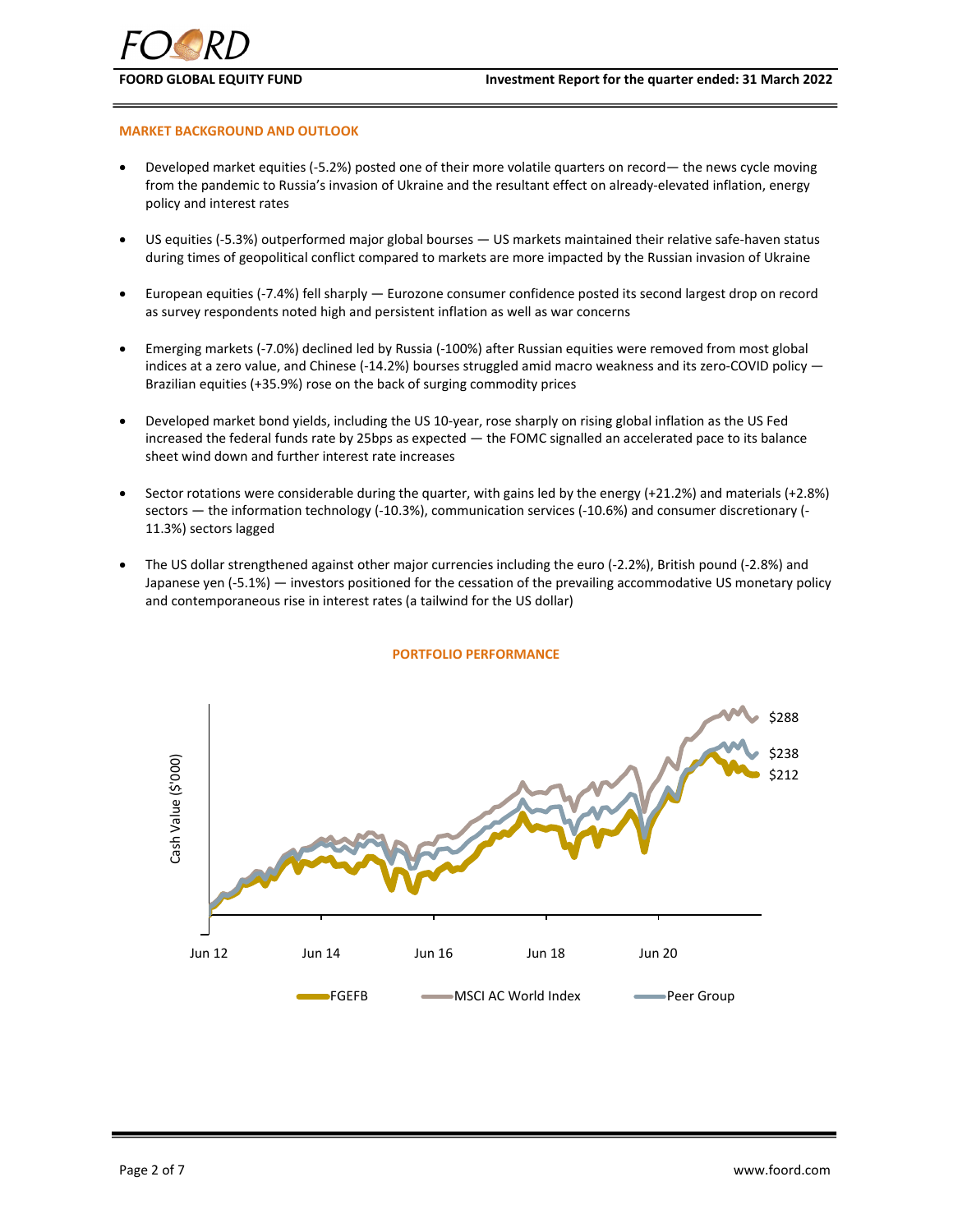

# **MANAGER COMMENTARY**

# **Performance drivers**

The fund returned ‐3.8%, outperforming global boursesin what was a more volatile quarter than Q4 2021. Global equities (‐5.4%) posted moves more than 8% three times during the quarter, finishing the positive momentum. In typical 'sell the rumour, buy the news fashion', markets began the year weak — with investors concerned about the steady build‐up of Russian troops along the Ukrainian border, accelerating inflation and the impending lift-off of the US federal funds rate. This fear was relatively short lived, however, despite all three scenarios coming to fruition: global markets bottomed within days of Russia's invasion of Ukraine, inflation remains untamed, and Federal Reserve officials' forecasts foretell seven additional rate hikes expected this year. Outweighing all, was investor optimism for the further reopening of global economies as COVID‐19 transitions from pandemic to endemic.

Contributing positively to fund performance were investments in the materials and energy sectors. Shares of TGS ASA (+59.0%), a global leader in the collection, processing, and sale of marine seismic data to the oil and gas industry, led returns. Renewed investor interest in TGS ASA is not only the result of recent oil price increases but also an acknowledgement that desired energy supply diversification will require additional investment.

Key contributors were Nutrien (+38.9%), a global leader in the production and distribution of agricultural fertilizers, and leading global copper miner Freeport‐McMoRan (+19.6%). Shares of global agricultural chemicals firms rose following an increase in the expected demand for agricultural fertilizers and crop protection products as a result Russia's invasion of Ukraine — Russia was previously the world's top fertilizer exporter while current economic sanctions now make sourcing product outside Russia imperative. Further, as Russia and Ukraine account for one‐third of global wheat production combined, it is essential to world food supply that crops in other grain producing regions are maximized.

Weighing on performance were fund holdings in the consumer discretionary and communication services sectors. Key detractors within the consumer discretionary sector include Chinese online retailer JD.Com (‐17.4%) and luxury apparel manufacturer Moncler (‐20.7%). JD investors were concerned about a potential de‐listing of the firm's US ADRs despite its secondary Hong Kong listing. Macro weakness in China, pressured by the country's continued zero‐covid policy, weighed on investor sentiment within the consumer sector. Moncler declined as investors feared the Russia‐Ukraine war would weaken consumer sentiment and hurt near-term sales growth despite its good results and record free cash flow generated in 2021.

Within the communication services sector, shares of China's mobile‐gaming and social media services giant Tencent (‐ 18.1%) led the detractors. Tencent shares declined as the firm's online advertising business experienced more weakness than expected.

As highlighted in prior quarters, the tightening of the Chinese regulatory environment over the past 18 months has weighed heavily on investor sentiment and therefore shares, particularly in the internet sector. Though mindful that additional regulatory changes could continue to be implemented, it appears the overhang on the sector may be beginning to abate. Following comments from Chinese Vice Premier Liu He that China would introduce "policies favourable to the market" shares of US‐listed Chinese stocks surged 33%, while the Hang Seng Technology Index posted its largest ever one‐day gain. Given the pummelling the sector has endured over the past 18 months, it is wise for investors not to take the Vice Premier's comments as an all clear — importantly, however, Beijing's remarks suggest recognition that market confidence is both required and delicate. Future policies, therefore, are likely to be drafted with this recognition in mind.

Foord's top-down/bottom-up investment approach again served our portfolios well during the quarter. Though we expect global markets to remain volatile, the cash earnings growth of the firms in our portfolio continue to outpace their price appreciation. In future quarters, as investors come back to value companies based on their earnings and cash flow generating capabilities, this gap will close–rerating the shares in our portfolio.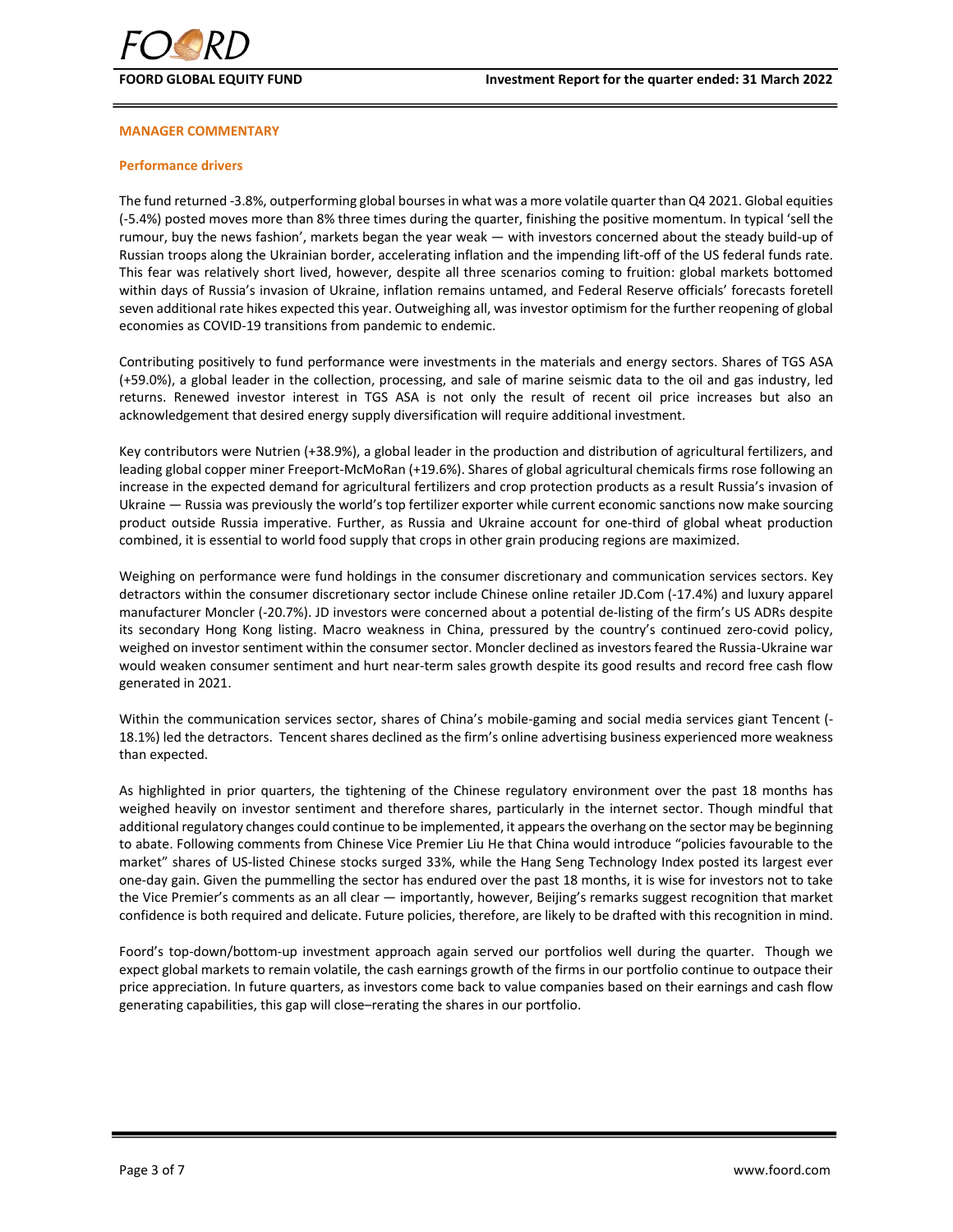

# **PORTFOLIO STRUCTURE**





# **Geographical Region Exposure Analysis Changes in composition**





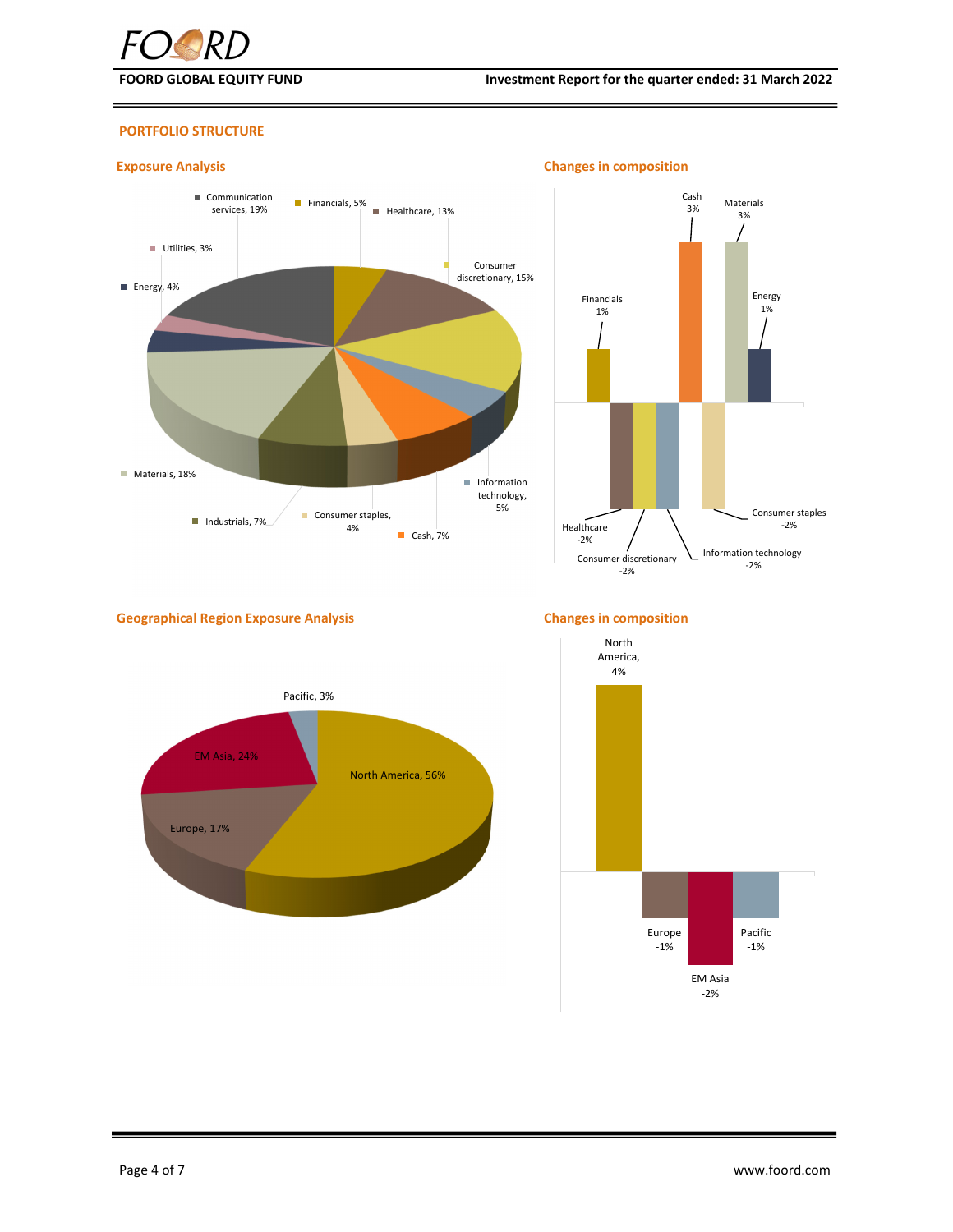

**FOORD GLOBAL EQUITY FUND Investment Report for the quarter ended: 31 March 2022**

# **Relative to Benchmark**



Foord MSCI AC

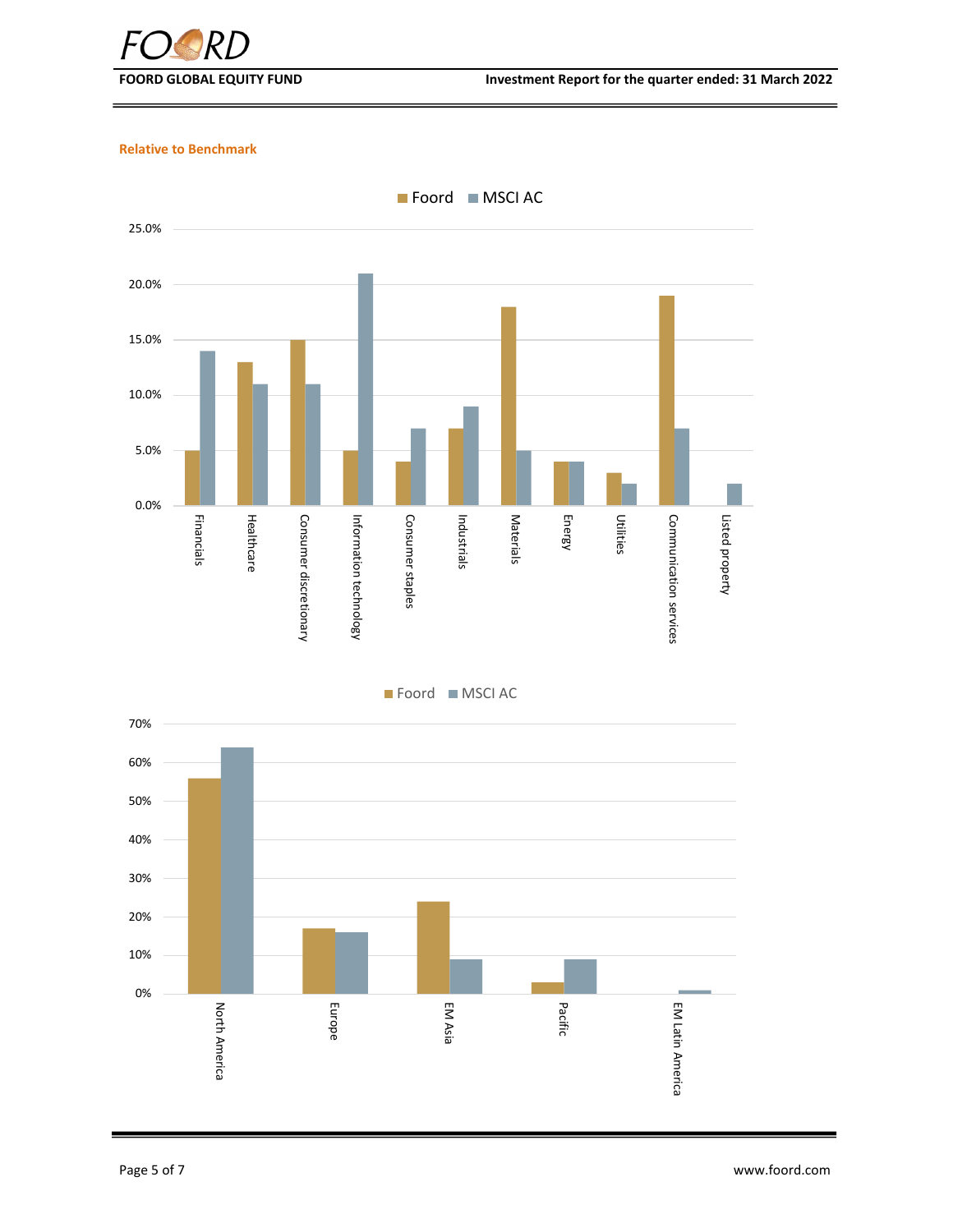

### **FUND CONSTRUCTION**

- We maintain a material weight to Chinese equities where corporate valuations are among the most attractive globally and are coupled with some of the highest earnings growth rates — despite the heightened regulatory pressure and a zero-covid policy that are short-term growth headwinds but do not impair long-term growth potential
- The fund's Chinese investments are concentrated in technology, consumer discretionary and financials sectors the structural growth of the country's middle class provides tailwinds for the fund's best-in-class holdings within these sectors
- The healthcare sector is among the fund's significant sector exposure structural growth provided by a backdrop of ageing global populations will drive healthcare companies' earnings which tend to exhibit relative resilience during an economic slowdown
- Overweight position in the materials sector is the result of bottom‐up opportunities in addition to our stock specific theses, these securities also offer a strong hedge against inflation
- The fund's cash position rose as managers trimmed positions amid increasing volatility select healthcare holdings were sold when the risk reward was no longer attractive

## **VOTING RESOLUTIONS**

We apply our minds to every single resolution put to shareholders. We do not abstain unless it would be for strategic or tactical reasons.

We typically vote against any resolution that could dilute the interests of existing shareholders. Examples include placing shares under the blanket control of directors, authorising loans and financial assistance to directors, associate companies or subsidiaries and blanket authority to issue shares. On the rare occasion, we have voted in favour of such resolutions, we were able to gain the required conviction in the specifics of the strategic rationale for such activities and could gain comfort that such activities are indeed to be used to the reasons stated.

The firm also has a strong philosophy regarding management remuneration models. We believe in rewarding good managers with appropriate cash remuneration on achievement of relevant performance metrics that enhance long‐term shareholder value. We are generally not in favour of share option schemes given the inherent asymmetry between risk and reward typical of such schemes.

In addition, we do not believe that existing shareholders should be diluted by the issuing of new shares to management as is the case with most option schemes. We are in favour of the alignment created between management and shareholders when management has acquired its stake in the company through open market share trading and paid for out of management's own cash earnings.

|                                                       | <b>Total count</b> | For  | Against | Abstain |
|-------------------------------------------------------|--------------------|------|---------|---------|
| Adopt financials                                      |                    | 100% | 0%      | 0%      |
| Auditor/Risk/Social/Ethics related                    |                    | 100% | 0%      | 0%      |
| Issue shares                                          |                    | 100% | 0%      | 0%      |
| Re/Elect Director or members of supervisory board     | 21                 | 100% | 0%      | 0%      |
| Remuneration Policy including directors' remuneration |                    | 0%   | 100%    | 0%      |

B ARCESE/D FOORD/I HASSEN/JC XUE April 2022